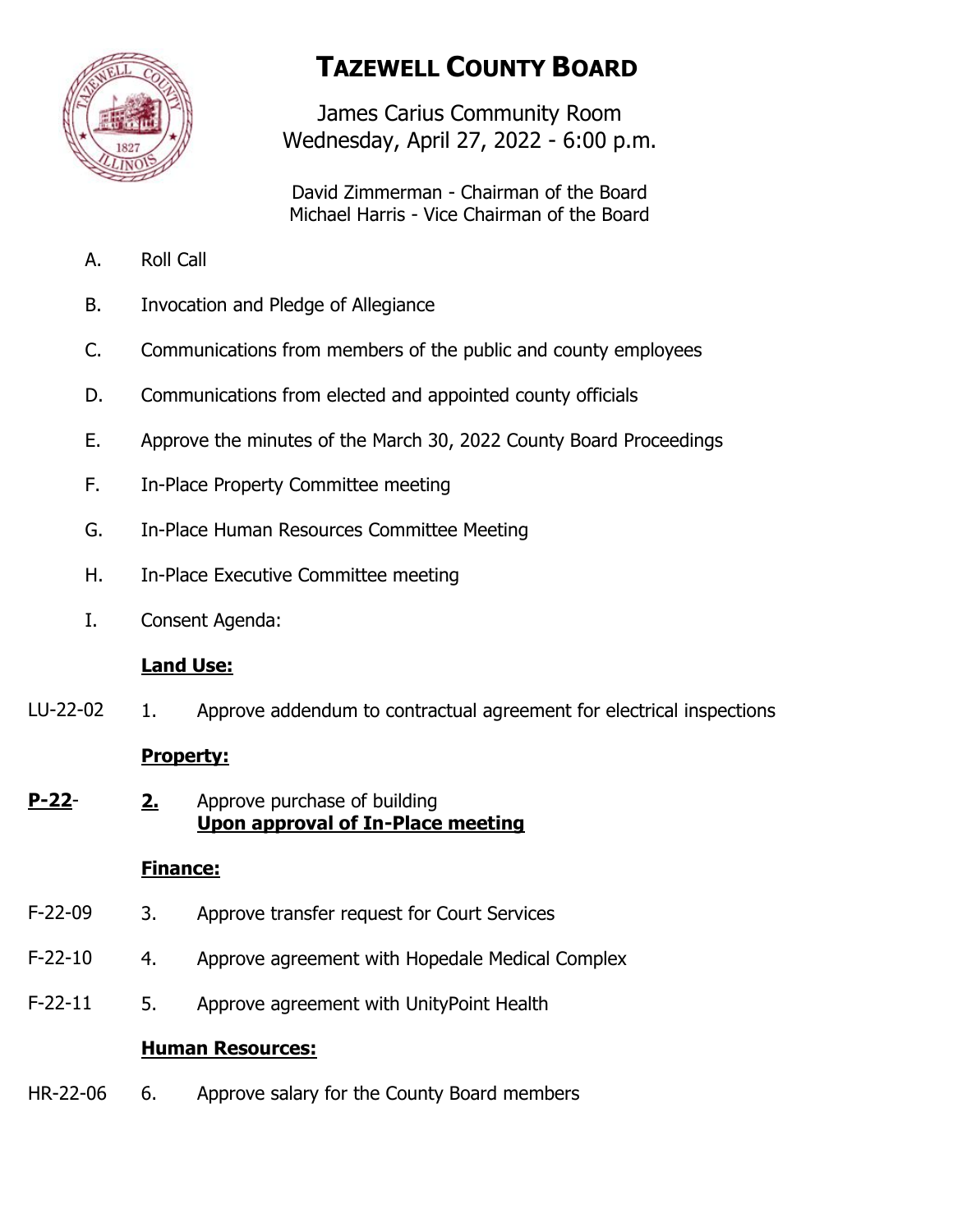|                                                  |                   | Upon approval of In-Place meeting                                                                                                                                                                                                                                                                                                              |
|--------------------------------------------------|-------------------|------------------------------------------------------------------------------------------------------------------------------------------------------------------------------------------------------------------------------------------------------------------------------------------------------------------------------------------------|
| HR-22-09                                         | <u>8.</u>         | Approve four year salary for the County Clerk<br><b>Upon approval of In-Place meeting</b>                                                                                                                                                                                                                                                      |
| HR-22-10                                         | 9 <sub>1</sub>    | Approve four year salary for the Treasurer<br>Upon approval of In-Place meeting                                                                                                                                                                                                                                                                |
| HR-22-11                                         | <u>10.</u>        | Approve salary for the Sheriff<br>Upon approval of In-Place meeting                                                                                                                                                                                                                                                                            |
|                                                  | <b>Executive:</b> |                                                                                                                                                                                                                                                                                                                                                |
| $E-22-36$                                        | 11.               | Approve 2 <sup>nd</sup> quarterly payment to the Greater Peoria Economic Development<br>Council                                                                                                                                                                                                                                                |
| $E-22-40$                                        | 12.               | Approve the renewal of the Intergovernmental Agreement with Washington, IL<br>for building inspections and plan reviews                                                                                                                                                                                                                        |
| $E-22-44$                                        | 13.               | Approve amendment to the Intergovernmental Agreement with the City of<br>Pekin on changes to the Southern Enterprise Zone                                                                                                                                                                                                                      |
| $E-22-45$                                        | 14.               | Approve property tax abatement agreement for Project Wildcat/Precision<br>Planting                                                                                                                                                                                                                                                             |
| $E-22-41$                                        | 15.               | Approve employment agreement for County Administrator                                                                                                                                                                                                                                                                                          |
| $E-22-42$                                        | 16.               | Approve temporary consultant                                                                                                                                                                                                                                                                                                                   |
| <u>E-22-</u>                                     | <u> 17.</u>       | Approve bid award for buildings utilizing the Community Development Block<br>Grant Revolving Loan Fund Closeout Program<br><b>Upon approval of In-Place meeting</b>                                                                                                                                                                            |
| E-22-                                            | <u>18.</u>        | Approve bid award for sidewalks utilizing the Community Development Block<br>Grant Revolving Loan Fund Closeout Program<br><b>Upon approval of In-Place meeting</b>                                                                                                                                                                            |
| $E - 22$                                         | <u> 19.</u>       | Approve extension of agreement with CliftonLarsonAllen<br><b>Upon approval of In-Place meeting</b>                                                                                                                                                                                                                                             |
| <b>Appointments and Reappointments</b>           |                   |                                                                                                                                                                                                                                                                                                                                                |
| $E-22-32$<br>$E-22-33$<br>$E-22-34$<br>$E-22-37$ |                   | a. Reappointment of Virgil Urban to the Greater Creve Coeur Sanitary District<br>b. Reappointment of James Evans to the Northern Tazewell Public Water District<br>c. Appointment of Chad Deaton to the Northern Tazewell Public Water District<br>d. Reappointment of Jeff Roth to the Morton Area Farmers Fire Protection<br><b>District</b> |

**7.** Approve adjustment to non-union wage increase for FY22

**HR-22-07**